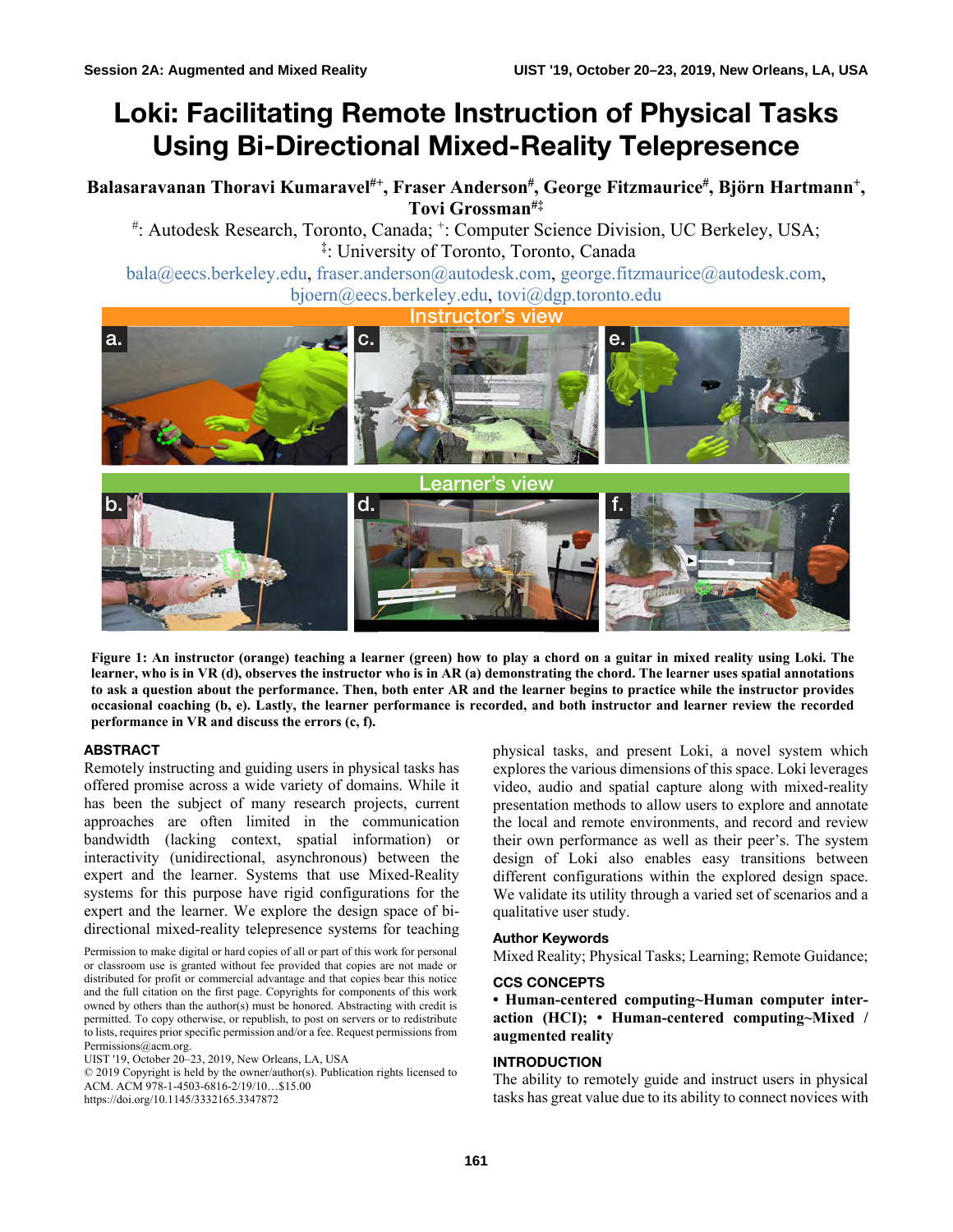experts and improve the way people learn new skills and trades [12, 14]. The ability to re-skill and develop workers users and provide guidance on job sites and during such as guidance cues. Additionally, these approaches often streams (e.g., 2D video, AR), in order to teach or guide the remote participant. While these methods can be effective, the spatial nature of physical tasks is often lost or reduced, as is the ability to interact with an instructor in a bi-directional manner. A rich interaction with an instructor can result in tailored guidance and can close the loop by supporting demonstrations by the instructor [7, 26, 41, 53]. effectively is especially important as the nature of work changes and workforces become more dynamic [36]. Within the HCI community, researchers have leveraged novel interfaces such as AR, VR and other modalities to guide or teach physical skills and activities [1, 13, 43, 48, 51]. This research has driven commercial offerings which aim to direct maintenance tasks [54, 55, 56]. However, these approaches have typically relied on asynchronous learning, tutorial generation, or presenting contextually relevant information rely on a single modality of capture and presentation data

 devices [57], more prevalent availability of VR and AR augment current training techniques and bridge the gap between instructor and learner by leveraging contextual cues, spatial information, allowing recording and playback of evident how to leverage these novel technologies in In recent years, telepresence technology has advanced rapidly with commoditization of real-time spatial capture interfaces, and novel interactions for mixed-reality (MR) interfaces [27, 32]. These technologies have the potential to scenes, and enabling spatial annotations. However, it is not combination to exploit their unique value.

 MR-based instruction, we present a broader design space exploring this domain and highlight the importance and utility of moving between the different configurations, based on the learning sciences literature. From this exploration, we develop and introduce Loki (Figure 1), a system for physical dimensions of the proposed design space. In this work, we will refer to them as '*transitions*'. Loki supports these transitions between the various modalities and data enabled by mixed-reality. These transitions are important to facilitate learner needs can change even within the course of a single While prior work has introduced specific configurations of task training that supports operations across the different learning throughout the skill acquisition process, since the session of learning a physical skill.

 Loki is comprised of two symmetric spaces. Each space reality display utilizing pass-through AR to enable transitions between virtual and augmented reality. The physical environment of each user is spatially captured and audio and annotation data. Both users are able to navigate between their local and remote environments in real-time, and also interact synchronously with live as well as recorded supports a single user and contains an immersive mixedstreamed in real-time to the remote user alongside video, data. This flexibility allows for novel workflows that bring

# **Session 2A: Augmented and Mixed Reality UIST '19, October 20–23, 2019, New Orleans, LA, USA**

 opportunities. We discuss and illustrate the value of Loki's scenarios performed using the working Loki system. The allow users to learn a variety of physical tasks in a flexible manner. We also then discuss a qualitative user evaluation of the instructor and learner closer together, which in turn allows for richer collaboration and improved training mode transitions and corresponding system features through scenarios illustrate that these additional affordances can Loki in which users learnt a 3D foam carving task remotely.

The primary contributions of this paper are:

- • A design space that explores real-time bi-directional mixed-reality based remote training of physical tasks.
- navigate and utilize the breadth of information and • A set of interaction techniques that allow users to presentation modalities within this space as well as enable effective learning workflows.
- • The development of a real-time bi-directional depthcapture based mixed-reality telepresence system.
- • An initial qualitative evaluation of the utility of mode transitions and the Loki system itself.

# **BACKGROUND: TEACHING PHYSICAL TASKS**

 surgery [38, 39] and athletics [20, 29]. Several learning theories are particularly applicable when designing systems The question of how to appropriately teach physical procedural skills has received significant attention in the learning sciences as well as in specialized domains where such skills are essential to job performance, for example in to support skill acquisition.

 Fitts and Posner's three-stage model of motor skill some aspects of movement are controlled consciously and some aspects are automated; and the autonomous phase, automatic. Focus shifts from acquiring gross, general movements to finer details through this process. acquisition [9] describes a process that begins with a cognitive stage (where movements are actively observed, reasoned and talked about); an associative phase, where where movements become fluid, accurate, and largely

 highlights the changing role of the teacher in moving a learner from novice to expert performance. It starts with the learner performs it, and finally a phase for the learner for Collins et al.'s model of *cognitive apprenticeship* [7] teacher modeling a desired action while the learner observes, then offering feedback through coaching and scaffolding as review and reflection.

 importance of action and reflection, and distinguishes four stages: having a *concrete experience*, reflecting on it,  $by$ Kolb's *experiential learning cycle* [26] also highlights the followed by abstract conceptualization (drawing conclusions), and active experimentation.

 Taken together, these theories suggest that any system allowing the teacher to provide effective feedback during a targeted at teaching physical tasks should be dynamic and fulfill several requirements: allow the learner to observe the teacher (for modeling) and vice versa (for coaching);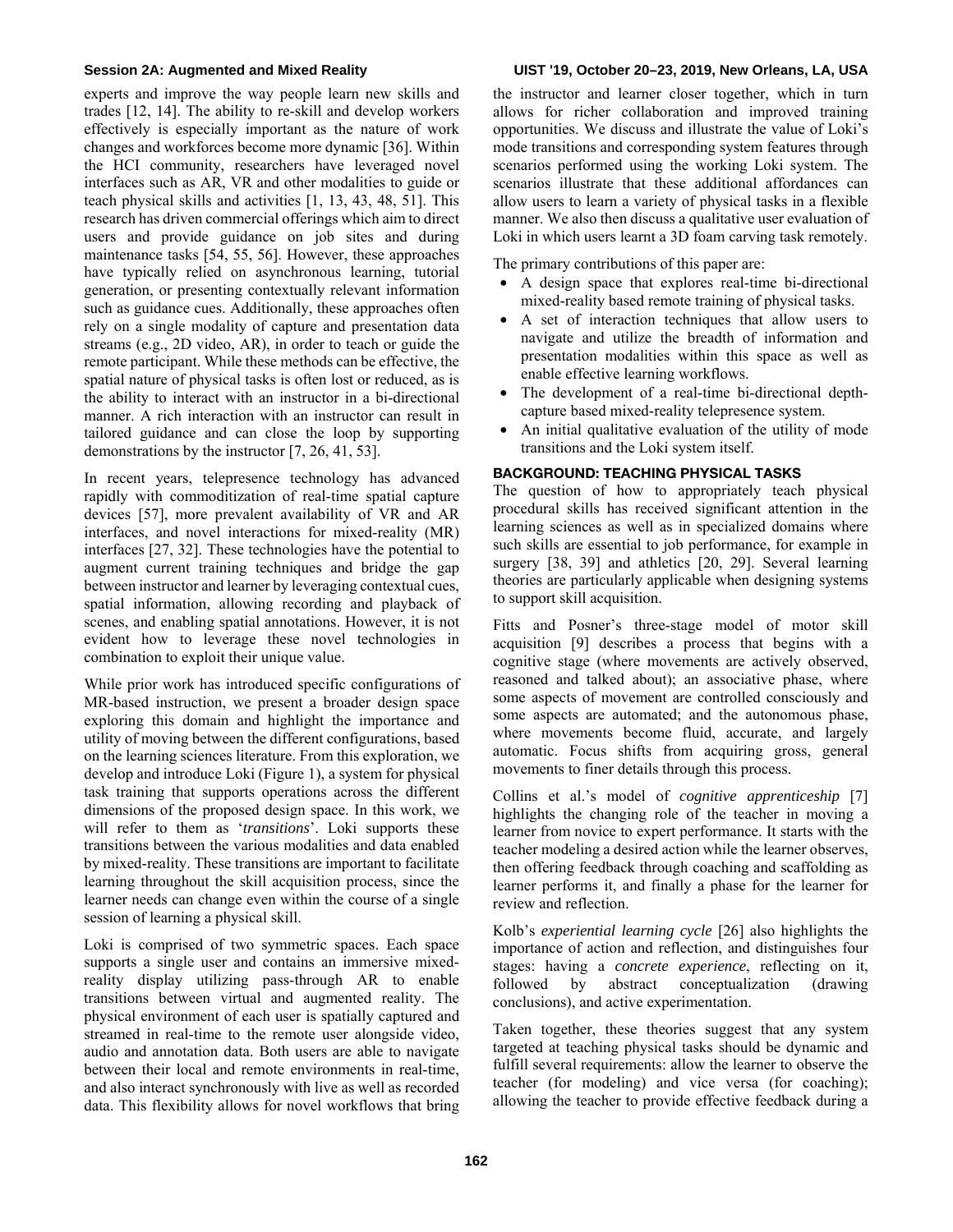and learner (e.g., through annotations and other ways of going beyond direct observation); and supporting a learner's its recording. Loki satisfies these requirements by allowing task performance (live) or after a task (through a recording); enabling abstraction and conceptualization for both teacher reflection after a task performance, e.g., by jointly reviewing the learner and instructor to select appropriate views and representations of each other's performance spaces.

### **RELATED WORK**

 learning physical tasks, remote collaboration and immersive Loki is grounded on past models of skill acquisition, and primarily builds on prior works in the areas of teaching and physical guidance systems.

# **Telepresence and Collaboration**

 There is a large corpus of work investigating remote There have also been prior work that identify the value of collaboration using a mixed-reality setup [47] and have proposed useful extensions such as spatial 3D annotations and tracked objects [33, 47, 50]. Further work by Ishii et. al identified that for a seamless remote collaborative experience, it is not sufficient to have only 2D annotations, as digital tools, awareness of gaze and gesture and a way to manage the digital and physical workspaces [18]. We build on these works and offer the ability to provide rich, 3D collaboration and immersive telepresence [10]. Early work in the area focused on remote guidance primarily using 2D video call interfaces with integrated annotations [3, 16, 17]. but it is also important to have access to both physical as well annotations in the fully captured spatial context on both sides of the telepresence experience.

 Prior work in collaborative telepresence has shown the needs viewpoints, such as providing controls for a mobile camera [8,40] but these approaches can add to the cognitive load of the user, requiring them to understand the spatial layout of automate viewpoint selection [30, 31, 37], however this may may have a different learning goal that would require them as well as benefits of access to multiple viewpoints of the remote collaborator [8, 11, 22, 30, 31, 35, 40, 44, 46]. There have been different techniques proposed to provide these each camera and actively manipulate them. Some systems fail in the case of a real-time teaching systems as the learner to prefer one viewpoint over the other.

 Lastly, real-time spatial capture has enabled novel interactions that are free from many technological modify the digital appearance of these spaces across time [28]. Recent advances to these underlying technologies have enabling true, unencumbered room-scale telepresence [27, 32]. Loki builds on these technologies and leverages them to tasks through unique combinations of, and transitions constraints. Room-sized spatial data capture has enabled interactive, dynamic spaces [19, 21] that can capture and respond to users' intents and actions within them, or even allowed for real-time 3D meshing and point cloud rendering create a system which aims to improve training of physical between, different technologies and data.

## **Session 2A: Augmented and Mixed Reality UIST '19, October 20–23, 2019, New Orleans, LA, USA**

#### **Physical Task Guidance Systems**

 There has been substantial prior work exploring the use of physical tasks [1, 4, 5, 29, 48, 49, 51]. Most systems designed systems, with the system providing automated feedback to template actions [12, 48, 51]. These systems often focus action and then receive some feedback from their actions which they can reflect on. However, this feedback is often coarse, and may sometimes be inaccurate. This approach may not be appropriate for teaching physical tasks, which often requires the learner to first observe a demonstration by the instructor, perform it themselves alongside the instructor, and then get feedback [7, 15, 25, 49]. Additionally, providing learners with some control over the availability and modality of feedback has been shown to be beneficial for learning [20, immersive environments and new technology for teaching to support the teaching of physical tasks are automated through heuristics or measures computed from comparisons on *experiential learning*, allowing the trainees to perform an 42].

 primarily focus only on the psychomotor phase of learning [1, 14, 43]. However, this is just a part of learning physical of any systems that fully support *cognitive apprenticeship*  interface, where both the learner and instructor can transition coaching and reflection in a meaningful manner. Current AR/VR systems for teaching physical tasks tasks, another part being the elements of the environment and associated interactions with them. Currently, we are unaware [7]. To address this gap, Loki provides a bi-directional between each other's environments to enable modeling,

### **DESIGNING REMOTE TEACHING OF PHYSICAL TASKS**

 The performance and instruction of physical tasks occurs in these two fundamental dimensions, we explore how new AR, VR and spatial capture technology can be used to record, We present these four dimensions of *perceived space*, *time*, the *display configuration* and *data modality* to form a design a particular space across a duration of time. In addition to augment and facilitate the remote teaching of physical skills. space (Figure 2) which can be used to categorize systems.



 **Figure 2: The dimensions of the design space for remote teaching of physical tasks.**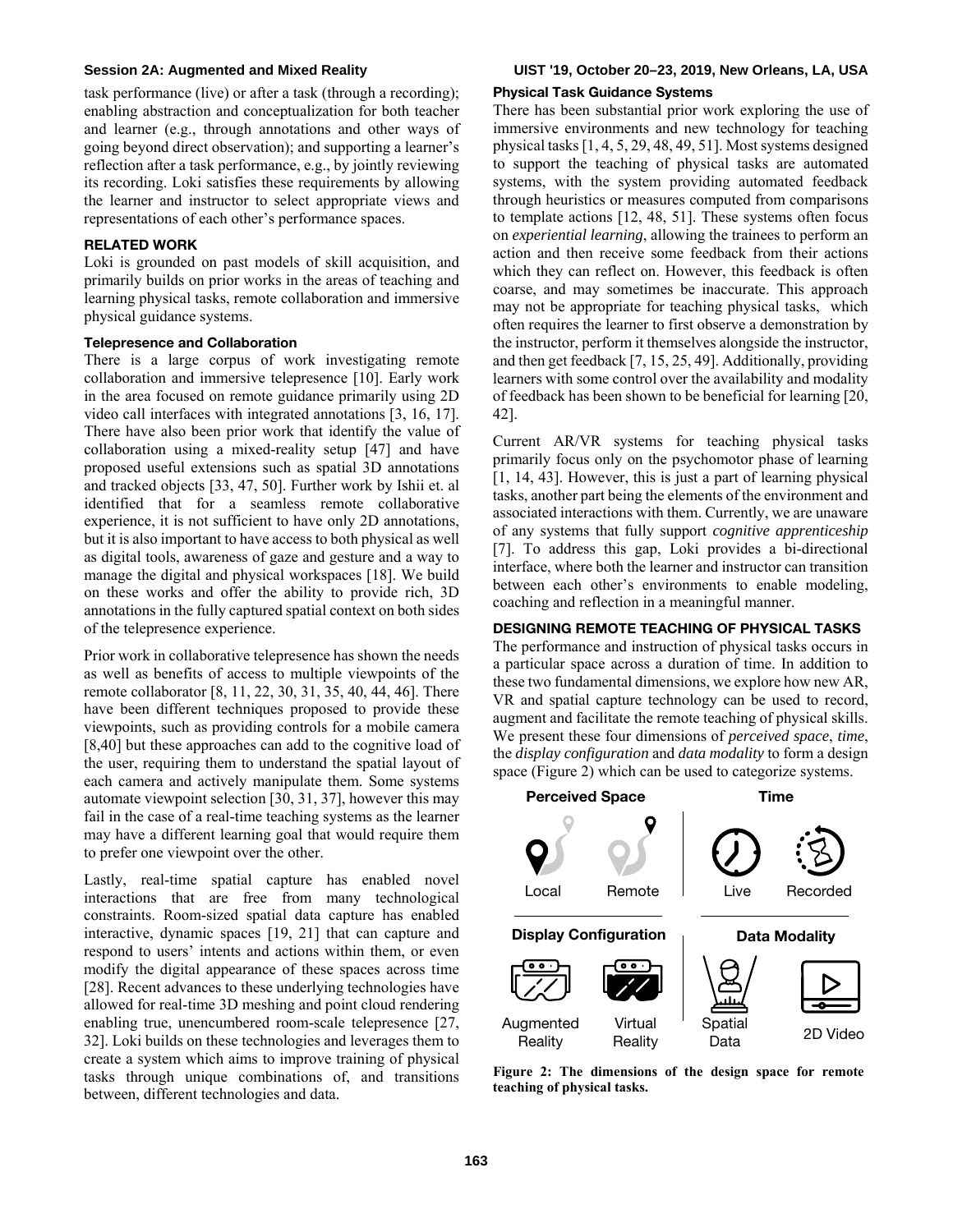|                 | YouMove Anderson et al., UIST 2013<br>LightGuide Sodhi et al., CHI 2012 |                                            | ARMAR Henderson et al., ISMAR 2009 |                                            | Orts-Escolano et al.,<br>Holoportation<br><b>UIST 2016</b> |                                                    | Dynamic Shared<br><b>Visual Spaces</b><br>Ranjan et al., CHI 200 |                                      | Loki<br>(This work)                       |                                    |
|-----------------|-------------------------------------------------------------------------|--------------------------------------------|------------------------------------|--------------------------------------------|------------------------------------------------------------|----------------------------------------------------|------------------------------------------------------------------|--------------------------------------|-------------------------------------------|------------------------------------|
|                 | Learner                                                                 | <b>Teacher</b>                             | Learner                            | <b>Teacher</b>                             | Learner                                                    | Teacher                                            | Learner                                                          | <b>Teacher</b>                       | Learner                                   | <b>Teacher</b>                     |
| Space           | О.<br>Local                                                             | No interaction,<br>pre-authored<br>content | Q<br>Local                         | No interaction.<br>pre-authored<br>content | Local +<br>୍ତ<br>Remote                                    | $Local +$<br>n<br>Remote                           | ο<br>Local                                                       | Remote                               | $Local +$<br>Q<br>Remote                  | $Local +$<br>Remote                |
| Time            | ্ঠ<br>Recorded                                                          |                                            | Live                               |                                            | . Q.-<br>$Live +$<br>'ର<br>Recorded                        | Q)<br>$Live +$<br>Recorded<br>'S)                  | Live                                                             | $\boldsymbol{J}$<br>Live             | ு இ<br>$Live +$<br>Recorded               | Ø)<br>Live +<br>Recorded<br>಄      |
| <b>Modality</b> | ID<br>Video                                                             |                                            | 3D Models +<br>Annotations         |                                            | Spatial<br>Щ<br>Capture                                    | $\stackrel{\bullet}{\Delta}$<br>Spatial<br>Capture | $\overline{\triangleright}$<br>Video                             | $\overline{\triangleright}$<br>Video | ₩<br>Spatial<br>$Capture +$<br>⊠<br>Video | Spatial<br>Capture +<br>囜<br>Video |
| <b>Display</b>  | <b>EQ</b> Projected                                                     |                                            | Reality                            |                                            | Augment Reality                                            | Augmented <b>FILE</b> Augmented<br>Reality         | None<br>(audio only)                                             | v<br>Screen                          | ₩<br>$AR + VR$<br>ÿ                       | 焛<br>$AR + VR$<br>ÿ                |

 **Figure 3: Prior work in the area as they fall within the design space outlined above.** 

 (e.g., haptics, hand-held AR, embedded sensors), however, which seem to have the largest potential for this domain, There are other elements of this space that one could explore this design space focuses primarily on mixed-reality displays though this space could be expanded upon in future work.

# **Perceived Space**

 The *perceived space* dimension refers to which space(s), environments, and people the user can currently see and space, which is the environment that they are physically within and the objects within that space. The user would in their own environment with their own objects or tools. The is the environment and objects of the other user. In this space, user's actions, body movements, and their interactions with with *both* their own local space as well as the remote space. With this configuration, a user can see and interact with the remote user as they perform a task within their own local audio and an avatar of the remote user. This configuration can provide a modality to have focused conversation about interact with. In the case of a bi-directional interface, each user has the potential to see and interact with their own *local*  primarily interact in this space to execute the task or action user may also see the other participant's *remote* space, which the user can observe, inspect and comment on the remote tools or objects. Additionally, a user may see and interact environment, facilitating a 'work-along' scenario. A user may also choose to see *no environment*, and only render the the task, free from other environmental distractions.

# **Time**

 The *time* dimension refers to "when" the data, that the users *data*, in which case the users see a real-time view of their of their actions which facilitates collaborative review and or both environments. When viewing recorded data, the interactions between the two users are synchronous allowing are interacting with, was captured. The data could be *live*  local or remote space. It could also be a *recorded data* stream reflection on any action. In this case, users can navigate the recordings of the data streams and review the local, remote, them to communicate using voice, gesture, and gaze even though the data they are viewing is a recording of the past.

# **Display Configuration**

 forms depending on the technology available. We explore The *display configuration* dimension refers to how the user can see and interact with the space, which can take many

 user's own space. This gives the user a direct view of the environment, the ability to interact with it naturally, as well as the ability to augment and annotate the local space. as if they are actually present there. However, when viewing and focus on the data of interest for modeling and reflection. between VR and AR. Other display configurations, such as *augmented reality* as a means to observe and interact with Additionally, augmented reality enables the user to situate the remote person in their own space and interact with them the remote environment or reviewing a recorded data, having an AR view of their current space may be distracting. For these circumstances, Loki offers the ability to enter *virtual reality*, where only the data is rendered, thereby allowing the user to eliminate distractions from their current environment We focus on head-mounted displays, which enable switching projected or hand-held video-see-through AR, are also possible, but outside the scope of our current investigation.

# **Data Modality**

 collected and used to convey the information. Using spatial data capture, the user can see and interact with the local or remote space using a 3D reconstruction of that environment. This spatial information allows the user to obtain 3D video), to navigate to novel viewpoints to avoid issues with occlusion, and to add annotations in 3D space. Additionally, the user could see a *video* of the space. The video can provide comprehend the environment and activities. In the local enable third-person views of the user's own actions and environment. There are many other technologies that can be leveraged to provide novel lenses to view and interact with visual imaging, recording audio), however we limit our exploration in this paper to the ones described above. The *data modality* dimension refers to the type of data information not readily available through other forms (e.g., a high resolution, easily understood mechanism to space, multiple videos can provide varied viewpoints to the spaces (e.g., embedded sensors, infrared or other non-

# **Summary**

 This design space can be used to characterize key design decisions in prior work and elucidate important gaps (Figure 3). Notably, most prior work makes a single set of choices along these dimensions and enforces that the learner has one type of display while the instructor has another. For example, remote assistance systems [37] often focus exclusively on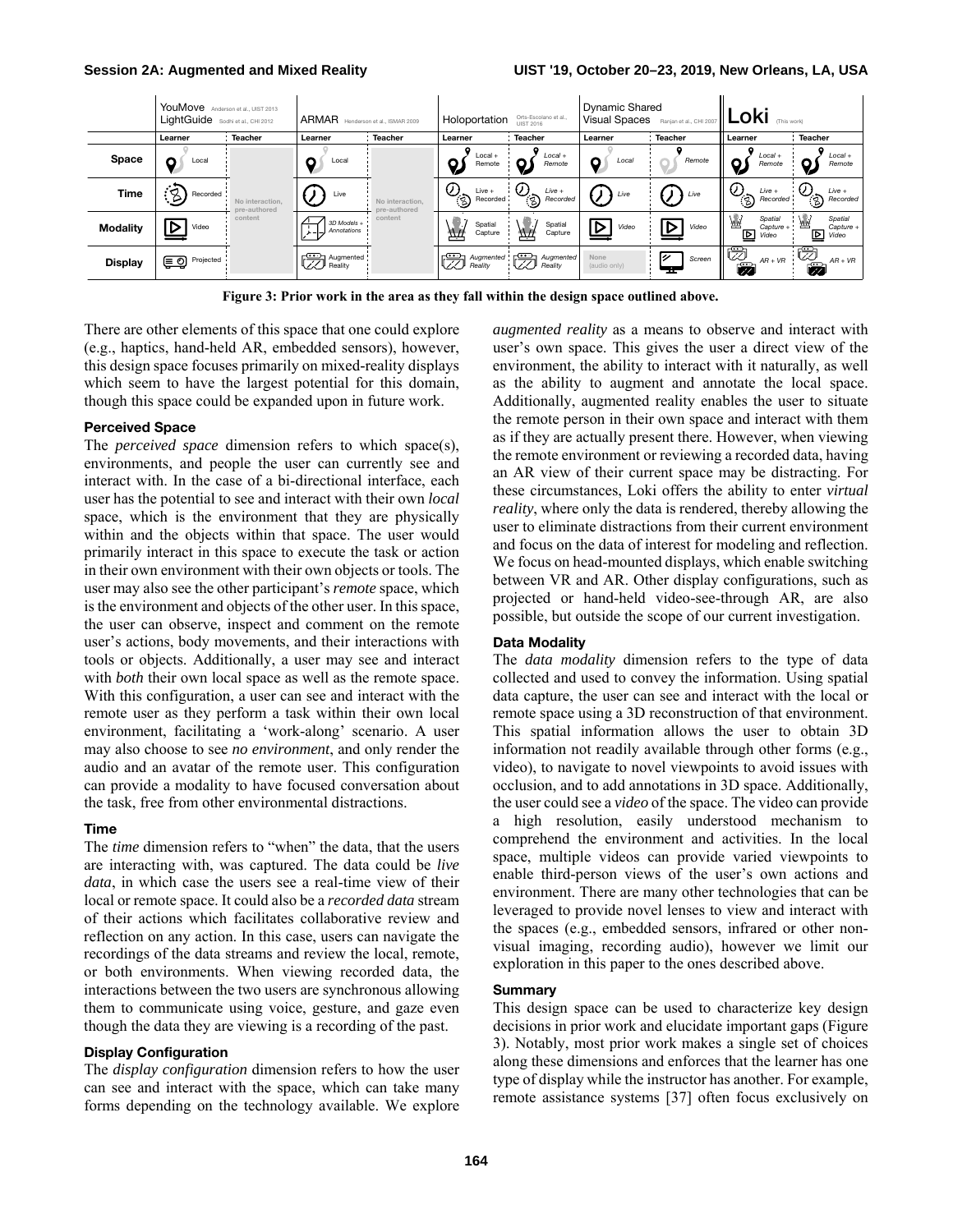real-time video information sent to the instructor, with only an audio channel for the learner. Some recent mixed reality [28, 32] but do not offer symmetric affordances for local and projects offer access to both live and recorded spatial data remote participants.

 A key insight from our background review of the learning performance; and shifting foci from gross movements to detailed, subtle actions. Within a single training session, the ability to switch fluidly between these configurations could tailored to the optimal communication mechanism for that stage of learning. As a result, the interfaces for both the teacher and the learner need to be flexible enough to support literature is that teaching physical tasks involves several distinct phases – observation of the teacher and the learner and vice versa; real-time feedback and reflection on past be very beneficial as the learning environment can be these multiple different modes of interaction.

# **THE LOKI SYSTEM**

 Loki enables remote instruction of physical tasks using bi- multiple cameras that capture RGB and depth data from the to be repositioned in the space to allow the remote participant context interactions [2], providing higher resolution and/or display (HTC Vive + Zed Mini) allowing them to transition directional, mixed-reality telepresence (Figure 4). The system comprises two spaces, each of which is equipped with respective spaces. These cameras are tracked, enabling them to capture optimal viewing angles. This also enables focus + overall context as needed. The user wears a mixed-reality between AR and VR and adapt the interface to their needs, performing input via two 6-DOF Vive controllers.

# **Interface Components**

To navigate between the data streams and presentation modalities, Loki supports a variety of interface primitives.

 *Synchronous Avatar* – To facilitate collaboration, Loki offers a real-time rendering of the remote user's relative position by rendering a 3D model of a set of head and hands that correspond to the remote user's head and hand poses as tracked by the HTC Vive. The avatar allows the local user to have a sense of what the remote user is seeing. The finer hand movements and gestures need to be observed using the from which they observe the local user's space. This is done combination of video and a hologlyph, described below.

 *Synchronous Audio* – A real-time audio connection allows verbally. It also relays ambient audio of the room (e.g., the the remote and local users to speak and communicate sounds of power tools, musical instruments, etc.). Currently, the audio is just a single channel and not spatially mapped.

 *Hologlyph* – The spatial data is captured by depth cameras (Kinects) and rendered within a 3D widget (a hologlyph) that the point cloud of the captured environment, the hologlyph also contains any annotations anchored to that space. A color-coded bounding box outlines the bounds of the can be manipulated by the viewer of that data. In addition to hologlyph region. If multiple Kinects are capturing the scene,

# **Session 2A: Augmented and Mixed Reality UIST '19, October 20–23, 2019, New Orleans, LA, USA**

 data from all of them is calibrated and consolidated within a single hologlyph. The hologlyph can be scaled, positioned and rotated within the space using the hand controllers.

 *Video* – The 2D color video streams captured by the Kinects are presented in a floating window above the menu (Figure allowing a user to position it in a convenient spot. The user at the video with the controller and pressing the trigger. user teleports to one of the snap-teleport spots (discussed later) associated with a camera, the camera feed will update the video widget has a scrubbing thumb to allow the user to navigate back and forth through time. Scrubbing this as the data within the hologlyph. 4). The window is repositionable within the environment, can switch between the available camera feeds by raycasting Additionally, when teleporting around the hologlyph, if a with the relevant video feed. While viewing recorded data, timeline updates the playback time for both the video as well





Repositionable Menu **Hologlyph with Remote Annotations** 

 **Figure 4: Loki overview, showing the view from the learner's perspective while they are in AR, viewing the remote location live, through the hologlyph and video. (Note: Menu UI text emphasized for figure clarity)**

 *Menu* – To control the various modes and features available within Loki, a simple 2D menu is available which is interacted with, via raycasting using the controllers (Figure 4). The menu is spatially linked to the video and can be repositioned or collapsed when not in use to reduce visual the hologlyph in full-scale, or in a miniature view [45]. It also contains buttons to selectively enable recording and playback of the local and remote spaces as well as allows users to switch between AR and VR, depending on which mode might be more relevant to their current task. obstruction and complexity of the scene. It provides shortcuts to quickly reset viewpoints and scales, rendering

#### **Interactions**

To navigate the spaces and interact with the content, Loki supports several interaction primitives.

 *Teleportation* – To navigate the hologlyph, the user can transform it using the controllers, walk around in their own space to change their viewpoint, or they can use user to navigate to any point within the hologlyph. The hologlyph would then enlarge to 1:1 scale placing the user in teleportation. Pressing the center of the trackpad activates a standard projectile-based teleportation ray that allows the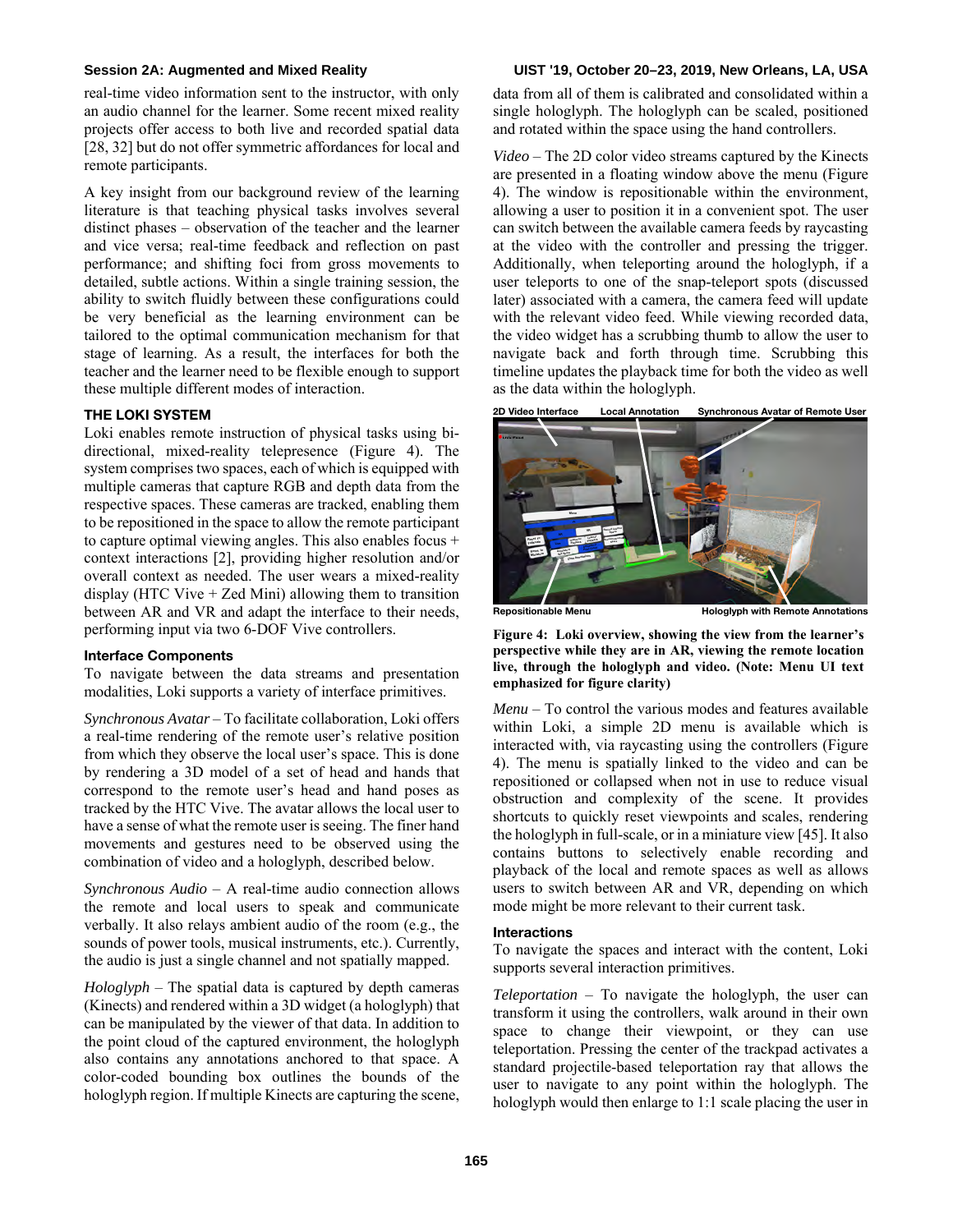the desired teleport location. Users can then adjust their orientation by manipulating the hologlyph with standard "grab, drag and scale" interactions in VR.

 Loki additionally supports *snap-teleport* points, which are teleports are visualized by green circles, and when the user teleports near these points, the teleport location snaps to that of the *snap-teleport* and the video in the video player switches to that of the corresponding Kinect in that location. This increases the spatial context when choosing an appropriate video feed in multi-camera settings. points where the Kinect cameras are present. These snap-

 rendered as solid lines, and those in the context of hologlyph are rendered as outlined lines. For instance, annotations by within the hologlyph appear outlined to the local user, and in These annotation types are available to both users, with the color (orange or green) denoting the author of the annotation. hologlyph defaulting to remote annotations and those outside behavior can be overridden using the menu. *Multi-Space Annotations* – Loki features a novel bidirectional and context-specific 3D annotation system (Figure 5). Within Loki there are two types of annotations: Annotations by the user in the context of the local space are the local user in the remote space, achieved by annotating solid line to the remote user in their respective environment. The type of annotation (local or remote) is determined by context, with annotations created within the space of the the hologlyph defaulting to local annotations, however this

 feedback in a learning scenario. For instance, the learner can use them to indicate a particular region of interest in their items), or they can help instructors give guidance or feedback on a learner's actions similar to telestration [6], but within a 3D space. Other forms of annotations, beyond free-hand These annotations can facilitate communication and workspace (e.g., where on a workbench they intend to place curves, maybe interesting to explore in the future [34].



Learner's in learner's space

 **(outlined) spaces, as made by the instructor (orange) and the Figure 5: Annotations in the local (solid lines) and remote learner (green).**

#### **Sample Configurations**

 While the flexibility of Loki offers many different configurations that might be useful depending on the scenario, we believe that there are a few common

## **Session 2A: Augmented and Mixed Reality UIST '19, October 20–23, 2019, New Orleans, LA, USA**

configurations that will provide substantial value and enable more effective learning workflows.

 instructor *modeling* the desired behavior and might be most useful within the *cognitive* phase of learning. Within this configuration, the instructor is in AR with a view of their environment, and the learner is in VR focusing on the hologlyph and the video (Figure 6). The instructor would perform the task they are intending to teach, potentially annotating the points of interest. The learner could navigate between videos and around the hologlyph to obtain novel also use the avatar to understand the viewpoint that the learner would like to see, and maybe move a Kinect to that *Observation –* this configuration is intended to support the viewpoints and can annotate the instructor's environment as they ask questions. As the instructor can see the avatar representing the learner's viewpoint, they can ensure that the learner is focusing on the right elements. The instructor can location to give the learner a clear video feed from there.



 **Figure 6:** *Observation* **enables learners to focus on the instructor who is modeling the desired behaviour.**

 *Instructor Guidance* – this configuration is intended to *concrete experience* [26] and could be most useful in the with the learner in AR and the instructor in VR (Figure 7). Within this mode, the instructor can scaffold the learner as they perform the task in their own environment, and provide using annotations, voice and gesture. support *coaching and scaffolding*, while the learner has a *cognitive* and *associative* phases of learning. Technically, it is similar to '*Observation*', however the roles are reversed proactive cues, guidance or feedback on the performance



**Figure 7:** *Instructor guidance* **enables the instructor to provide coaching and scaffolding, and for the learner to have a** *concrete experience* **[26].** 

 and is likely most useful within the associative and automatic phases of learning. Within this configuration, both instructor *Work Along* – this configuration is intended to support *active experimentation*, and occasional *feedback through coaching*,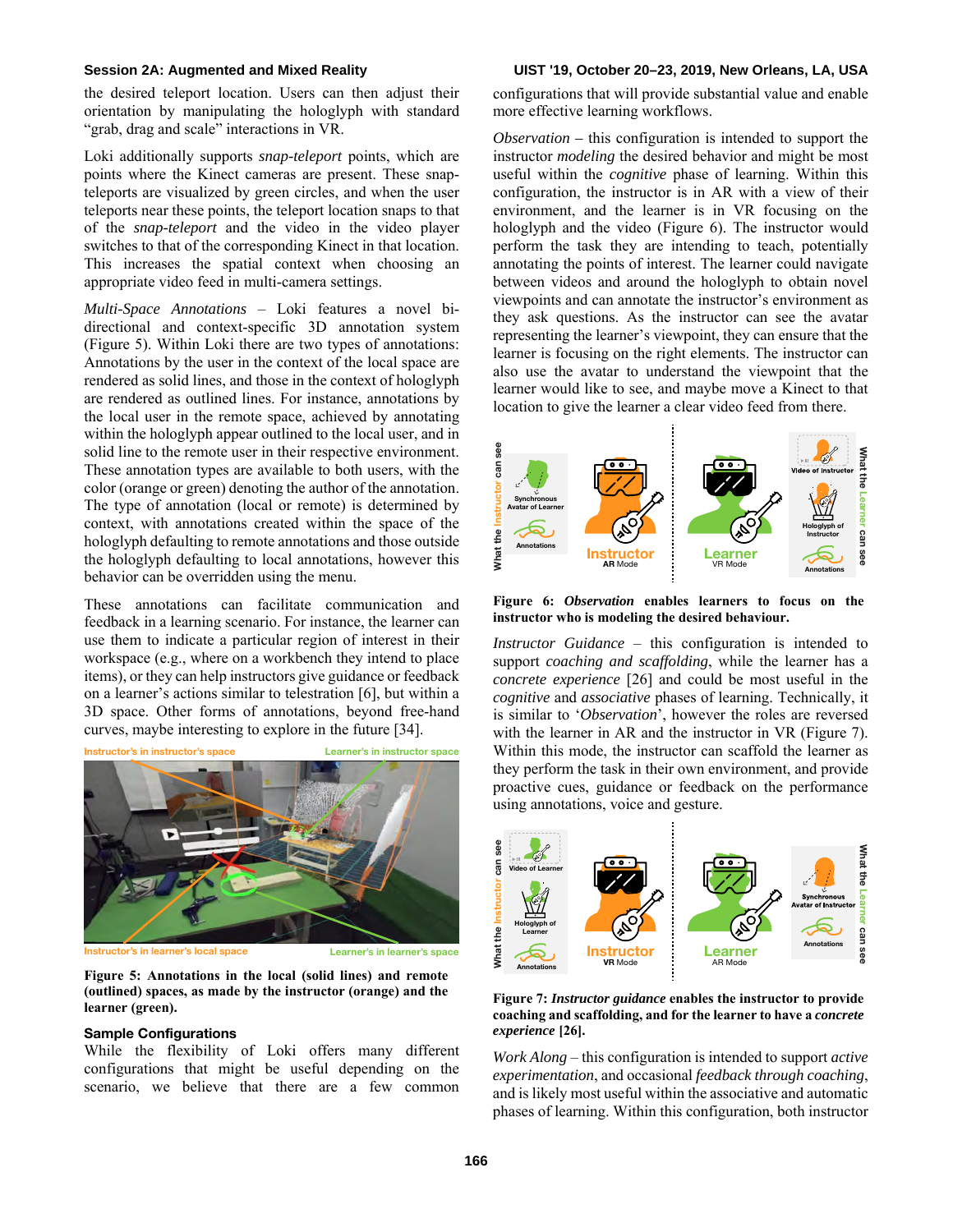and learner are in AR, with the hologlyph and the video rooms and the type of details required, the hologlyph may be a small world-in-miniature sitting on a workbench, or it could be a full 1:1 scale rendering. This configuration allows if they have a question or need assistance. positioned so they do not interfere with the primary task (Figure 8). Depending on the spatial layout of the physical for constant, low-touch collaboration while performing independent work. The instructor can occasionally check on the learner's progress and interrupt them if necessary, to provide guidance, or the learner can interrupt the instructor



 **allows the learner to actively experiment with the task. Figure 8: Work along enables feedback through coaching, and** 

 *Collaborative review* – this configuration is intended to support an *opportunity for reflection* and *abstract*  of learning. Within this configuration, both the instructor and learner are in VR, viewing a common hologlyph and video stream of the recorded data (Figure 9). This may be a recording of either the instructor or the learner. In this view, could annotate key areas of interest (e.g., errors the learner indicate locations where they have questions or where more details are needed for understanding the task. *conceptualization* and is likely useful throughout all stages both users can see each other's avatar, speak with each other and collaboratively annotate the hologlyph. The instructor made, or parts of their own actions) and the learner can



 **reflection, and allows for abstract conceptualization through a Figure 9: Collaborative review provides an opportunity for shared VR experience.**

### **IMPLEMENTATION**

 leverage Kinect depth cameras for spatial capture, and an HTC Vive [58] and ZED Mini [59] for the mixed reality displays (Figure 10). The PCs that capture the Kinect data are laptops running Windows with intel i5 chip. The PCs that Loki consists of two symmetric hardware systems that each



**Figure 10: Overview of the hardware configuration of Loki across the two spaces.**

 render the MR content are gaming PCs with intel i7 chip, nVidia GTX1080 graphics card and Unity 2018.3.

## **Rendering Mixed Reality**

 Loki is able to transition between AR and VR using the HTC Vive headset and the ZED Mini. The ZED Mini is a stereo pass-through camera (Having FOV -  $85^{\circ}$ (H) and  $54^{\circ}$ (V)) designed for AR applications, capable of depth mapping and time object occlusions between the virtual and real worlds. To maintain a consistent coordinate system between VR and AR, the ZED Mini's native inside-out tracking is disabled from AR to VR, the camera feeds from the ZED Mini are lighting estimation. These features allow it to process realand the Vive's tracking is used instead. As the user switches disabled, and replaced with the VR camera's render.

 As rendering large point clouds in AR can be taxing on the computer, Loki uses custom shaders as well as reduces the update frequency of the point cloud from its native 30fps to 10fps. This allows the AR experience to remain high quality and responsive, while still giving the user enough context about the remote environment. When switching to VR, the framerate is increased providing a better experience when the user's attention is likely focused on the hologlyph.

#### **Communication**

 The two PCs communicate with each other through a custom TCP/IP Unity plugin. The plugin serializes, sends and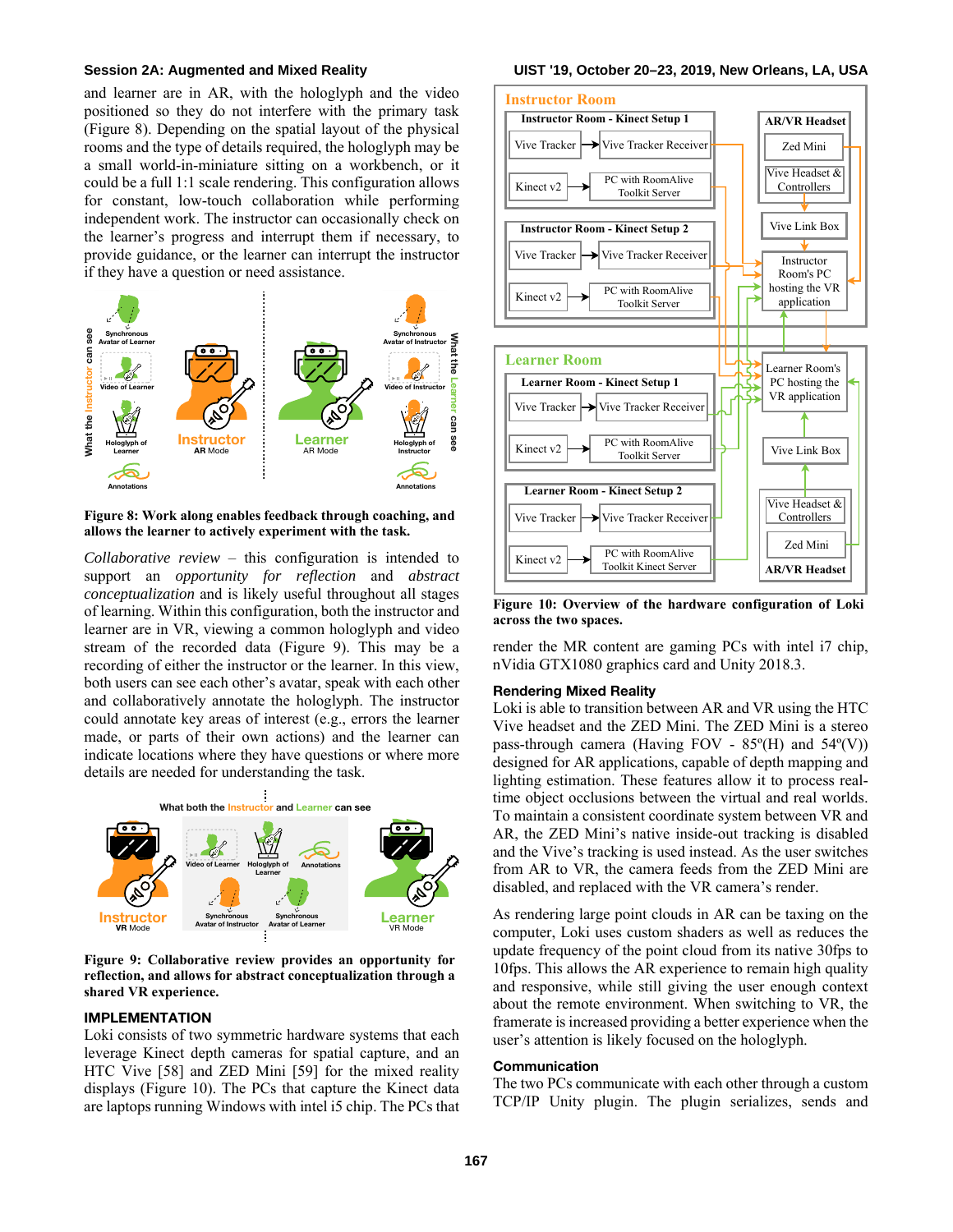receives, and deserializes the custom data frame that Loki uses to synchronize the experience across both PCs at approximately 66Hz. This data frame includes the users' hands and head positions, their current modes and controller lightweight metadata needed to synchronize the systems. PC using RoomAlive Toolkit's KinectV2 Server [21] program through a router. The RoomAlive toolkit handles Kinect data. Audio between the two rooms was transmitted states, the tracked positions of the Kinects, and other The Kinect data (RGB-D data) is transmitted to the remote the data capture, compression and decompression of the through an IP telecom system.

# **Aligning Point Clouds**

 The HTC Vive Headset, controllers and trackers are tracked The trackers are mounted to the Kinect cameras and track their positions, which are then used to dynamically auto- original RoomAlive Toolkit renders a mesh of the scene, the mesh tends to distort the finer details in the scene. This where these finer details could play an important role. Therefore, we instead render the raw-point clouds using the Kinect's RGB-D data frames assembled using the toolkit and rendered using a custom shader. We then use a custom auto- calibration script that uses the position data from the trackers mounted on the Kinects to assemble and calibrate the individual point-cloud of each of the Kinect. While there is for many tasks this error does not play a large role, and for tasks where precision matters Loki can be run with a single by referencing HTC's IR emitters mounted in each room. calibrate the multiple Kinect feeds at runtime. While the distortion is problematic for teaching some physical tasks some offset between the point cloud captured by each Kinect, Kinect to eliminate this offset.

#### **Telepresence and Spatial Synchronization**

 Spatial consistency is essential to maintain coherent avatar, as well as annotations made within one hologlyph environment of the other user. To perform this mapping, object to one of the Kinects that render these point clouds, in the coordinate system of the hologlyph. Once that relative transform is computed, Loki renders a virtual copy of the object of interest in the real environment of the remote of the corresponding real Kinect in the remote room in its own Vive coordinate system. We know the position of the real Kinect in the remote room through the Vive tracker attached to it. Once we have the basic pose, we can then compute and render the scale of the rendered object as per space to a corresponding hologlyph, we use the same pipeline of transform but in the reverse direction. It is again tracked position of Kinects as references between the two coordinate systems, we could change the position of Kinects telepresence between the two environments. The user's must be accurately mapped to the augmented reality Loki first computes the relative transform of the desired partner by computing its position with respect to the position the use case scenario. To transfer an annotation from real important to note that, since we use the dynamically Viveand this pipeline ensures that the spatial transforms would still function, enabling a robust telepresence experience.

# **Session 2A: Augmented and Mixed Reality UIST '19, October 20–23, 2019, New Orleans, LA, USA**

# **Shared Playback Space**

 As the Kinect data and video is bandwidth intensive, it is only stored on one of the PCs. During shared playback, the initiates playback of the remote user's recording, the stream Once it is copied successfully and the file stream is closed, a 'ready for playback' flag is updated to synchronize both programs. The length of time to synchronize the binary file data varies depending on the length of the recording but is always under 10s for the durations tested (around 30-60 seconds of recorded content). The file is then opened in a read-only mode and copied into a local buffer, while also data structure to support playback operations such as quickly data needs to be synchronized across both PCs. When a user of data is serialized in a binary file on a shared network drive. deserializing and processing the stream to an appropriate seeking to an instance.

 for playback ensures that both users operate with the same set of file streams when they are in a playback. Following the initial synchronization, a shared immersive telepresence experience is facilitated through the sharing of playback as well as the spatially synchronized rendering of virtual The synchronized coordination of network read-only streams metadata like the time of playback and the video player state avatars and annotations in the coordinate space of the respective playback rooms.



 **Figure 11: Overview of instructor coaching a learner through learning to swing a baseball bat. The instructor observes the learner's initial swings through VR (a, b), then records their performance for them to reflect on (c, d). After coaching, the learner's AR space (e, f). instructor guides the swing through a target placed in the**

#### **SCENARIOS**

 To validate Loki and the utility of being able to transition between various modes and data within a mixed reality, bi- implemented and assessed a number of instructional were carried out and tested with Loki by the authors. The directional, synchronous instructional experience we scenarios that spanned Loki's functionality. These scenarios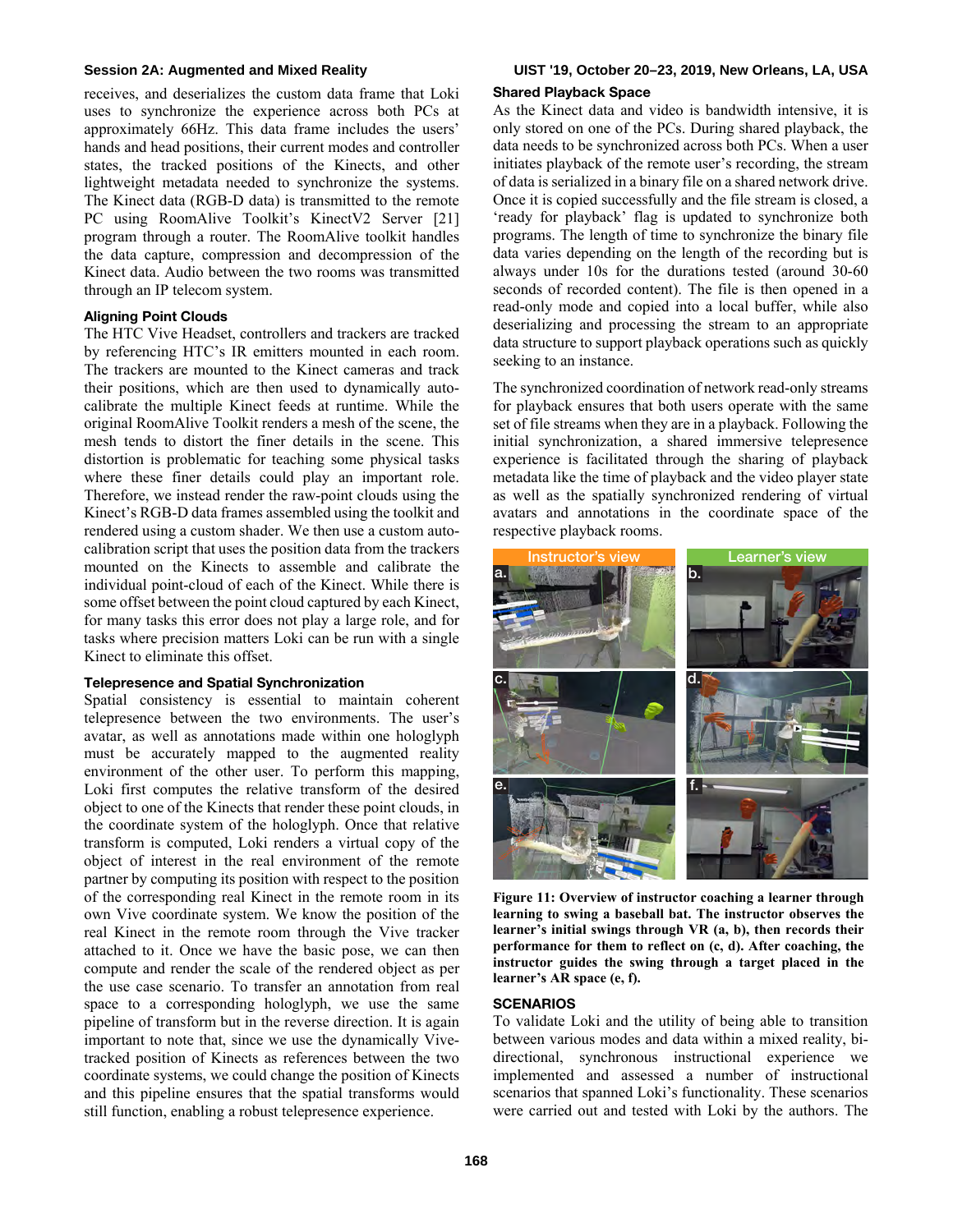screenshots from those tests are included as figures in the respective scenario subsections.

# **Teaching Guitar**

 To instruct a learner on how to play a certain chord (Figure 1), an instructor positions one Kinect near the neck of the such a manner so as to capture context and body pose in which the guitar is being held and used. Next, they enter an 1a, d). The learner, in VR, carefully watches the video and point cloud and annotates to ask a question. Next, both users enter AR in a work-along configuration, each with a live fullscale point cloud in front of them (Figure 1b, e). The instructor can watch the learner perform and offers feedback. quickly inspect the point cloud in real time and verbally coach the learner on which finger needs to be moved. Later, the learner is still playing incorrectly, so the instructor and performance, where the instructor scrubs to a particular point in time where the finger looks like it's touching the string and they highlight the error for the learner (Figure 1c, f). guitar, so the learner can view a high resolution video and depth map of the fretboard. The other Kinect is placed in *observation* configuration where the instructor demonstrates the proper fingering for the chord that they want the learner to hold and strums the strings as they play the chord (Figure For instance, when the instructor hears a muffled note, they learner enter a collaborative review of the learner's



 **behaviour for the learner, who is viewing the demonstration in VR (a, b). Both users work alongside each other, with light coaching and feedback (c, d). After the learner misses a critical step, the instructor enters a collaborative review to highlight Figure 12: Instructor teaching a novice, the sculpting techniques for modeling a head. The instructor models the the essential elements (e, f).**

#### **Coaching Baseball**

 and instructor enter the *instructor guidance* configuration demonstrations from the learner, the instructor and learner In coaching a person's baseball swinging action, the learner where the instructor observes the learner and comments on their performance (Figure 11a, b). After a few recorded

### **Session 2A: Augmented and Mixed Reality UIST '19, October 20–23, 2019, New Orleans, LA, USA**

 switch to live data and the instructor annotates a target for the learner to aim for, and offers real-time corrections to overcome their repeated error (Figure 11e, f). enter a collaborative review to comment on the learner's swing action and indicates through annotations that the action needs to be lowered (Figure 11c, d). Both sides then

### **Sculpting**

 In mentoring a learner on clay sculpting, the instructor and by forming the initial shape (Figure 12a , b). Following the cloud and video off to the side as they both work on their own sculpture, they miss a critical step from the instructor. sculpture, both instructor and learner enter a collaborative instructor reviews the steps they took and annotates them to highlight important actions and tools used (Figure 12e, f). learner enter into an *observation* configuration where the learner gets an overview of the task and the instructor begins introduction, they then switch to the *work-along*  configuration, and the learner places the instructor's point own (Figure 12c, d). Since the learner was focused on their Rather than re-perform the step and spoil the instructor's review of the instructor's performance in VR where the



 **Figure 13: Overview of two peers working independently, providing on-demand mentorship. One peer encounters an issue joining two pieces of wood, and asks his peer for help, who becomes the instructor. The instructor visits the peer in VR to examine their environment and understand the problem (a, b). The instructor then enters a demonstration mode, where directly in the learner's space to coach them in how to use the they switch to AR and demonstrate possible solutions for joining the wood (c, d). The instructor then provides guidance tools they suggested (e, f).** 

#### **Workshop Learning through Peers**

 Two members of a woodworking community use Loki while they are working as a means of convenient communication. other. Primarily working in the *work-along* configuration, miniature scale to the side of their workbench, occasionally They have varied skillsets and often share tips with each both users focus on their task and place the remote peer in a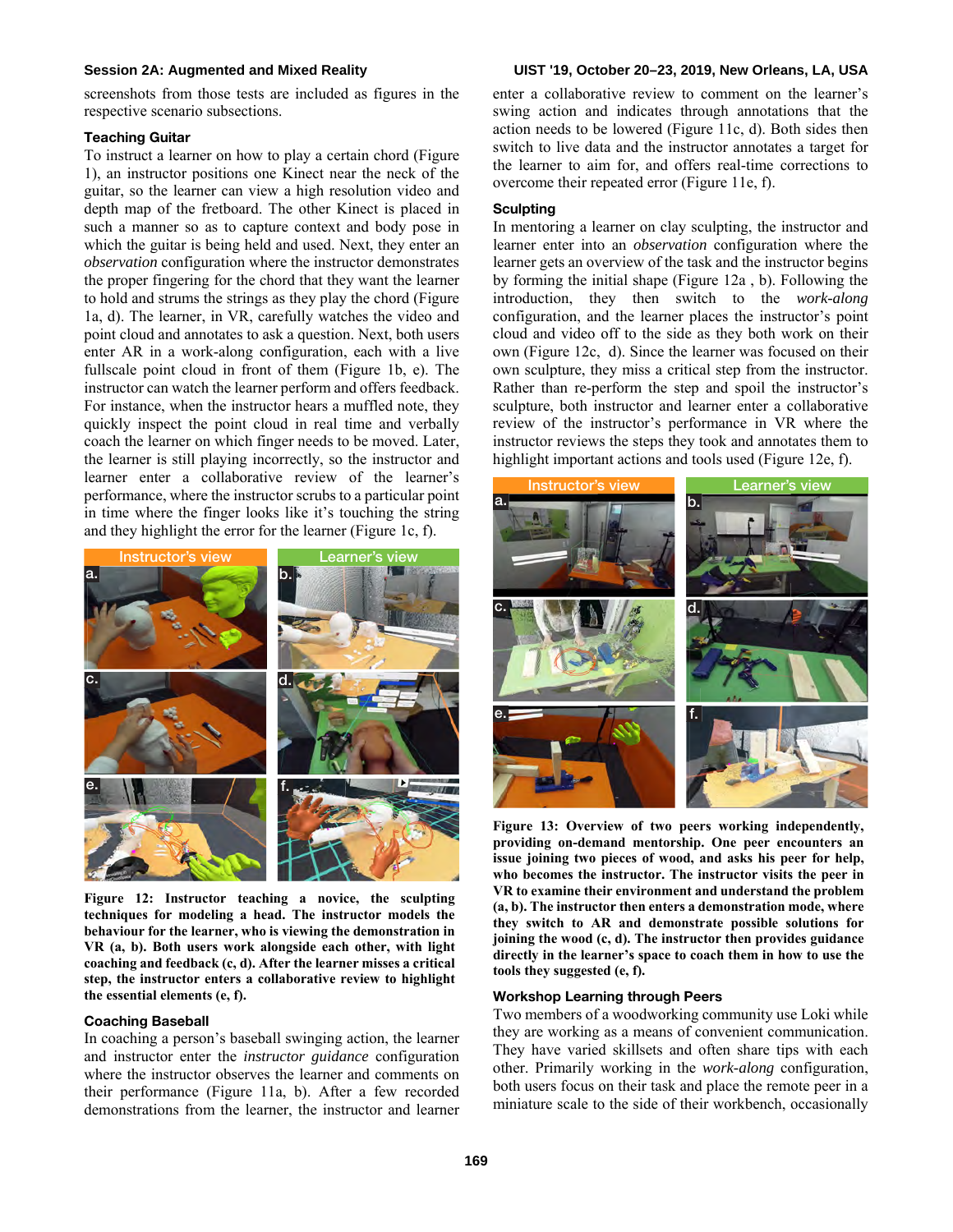observing their remote peer (Figure 13a, b). When one user instructor guidance to observe the environment and context then transition to *observation* where the expert demonstrates various types of points and coaches the user in how to use a encounters an issue, such as uncertainty in how two wooden pieces should be joined, they ask their remote peer for assistance. The remote peer (now the instructor) then enters of the user through video and spatial capture. They see that there are several options for the joint, such as metal brackets, pocket holes, or more complex joinery (Figure 13c, d). Both pocket hole jig to drill holes in their boards (Figure 13e, f).

# **EXPLORATORY USER STUDY**

 We evaluated Loki and the utility of mode transitions by an a 3D foam pyramid shown in Figure 14. evaluation where participants learned foam carving to create

#### **Procedure**

 The study required participants to learn a hot wire 3D foam carving task over a 30-minute session from a remotely located instructor (an author of this paper), using Loki. Prior to the session, all users were given a 5-minute safety training on the usage of the foam cutter, as well as a 15-minute training session on the Loki system itself. We recruited 8 participants (2 male, 6 female, age range 22-34 years) from 50CAD gift card. within our institution. Participants were compensated with a



**Figure 14: The end goal of the task - A 3D foam pyramid.** 

#### **Measurement**

 After the session, the users completed a questionnaire the instruction as well as the utility of the different features and modes of Loki. The ratings were based on a 5-point Likert scale. Following the questionnaire, we then conducted semi-structured interviews to better understand the value of regarding their ability to understand the different elements of the different features of Loki to the participants.

#### **Results and Discussion**

 In the post-task questionnaire, all users agreed or strongly agreed that the entire system was useful in understanding what was being taught. Using this same metric, 7 of 8 users found value in collaborative review, 6 in point clouds, 4 in videos, 5 in instructors' annotations and 5 in the ability to switch between AR-VR modes. There were variations in how participants preferred to use our system and it varied depending on their personal learning styles and comfort. Users reported that, they would use the system differently depending on the task at hand. Most users first observed in VR, then transitioned to AR to perform the task; P3: *"if I was* 

# **Session 2A: Augmented and Mixed Reality UIST '19, October 20–23, 2019, New Orleans, LA, USA**

*... actually building myself and like I definitely need to be in AR mode. But I think VR, it was nice if I was simply watching and didn't want the table and other things to be in the way."* 

 Participants varied in the way they positioned, scaled and Some liked to keep it small and kept it on the side as a directly opposite or beside them. They reasoned about the tradeoffs between the point clouds and the video; P2: *"the point cloud was good because if I miss something in real*  affect the usage of other features like annotations and used the hologlyphs during the different stages of learning. reference material, while others preferred it in 1:1 scale *time, I could just turn around and see a slightly different perspective…..and if you're in a video, you don't want to switch between perspectives, toggle between several videos just to find the right one."*; as well as how those tradeoffs collaborative playback review; P5: "*point cloud has benefit, you get more 3D perception… you can annotate it in context of the 3D scene*."

 Participants appreciated Loki's ability to combine benefits of collaborative review and playback while also allowing for easy transition across them. Most of them also felt that the system helped them engage better with their partners in the one-on-one learning setting of the study and made the helps the learning process in an indirect manner; "*It feels me learn.*" Another participant talked about how this engagement and telepresence gave rise to social dynamics of  *it's your space and, but if you visit your friend's house, you*  different features such as annotations, videos, 3D models, learning process enjoyable. P1 stated that the engagement *more like you're connected to them…I think that it makes the learning process more enjoyable, which would probably help*  movements in local versus remote spaces; P7: "*If you invite someone to your house, you feel more comfortable because feel less comfortable because that's another's house…[similarly] when [instructor] visits my space, I feel very comfortable. But when I visit [instructor]'s reconstructed space...I feel like I wanted to keep a social distance and to move in a certain distance that does not make him uncomfortable…Even though I know both are virtual spaces, but I feel different.*"

 The study found that participants successfully used Loki in nuanced ways that exercised the different modes to communicate with an instructor within a single learning session. At the end of the study, participants came up with activities like cooking, swinging a bat, arts and crafts, discussing sitting postures with physicians. For these interesting use case scenarios for Loki such as learning origami folds, musical instruments such as flute, and different use cases participants described how the different features of Loki, can be used to accomplish the wide variety of learning outcomes present in these tasks.

# **LIMITATIONS AND FUTURE WORK**

 data. As different scenarios were examined and developed, a Through our explorations, we have found that there is utility and value in a system that is able to capture and relay spatial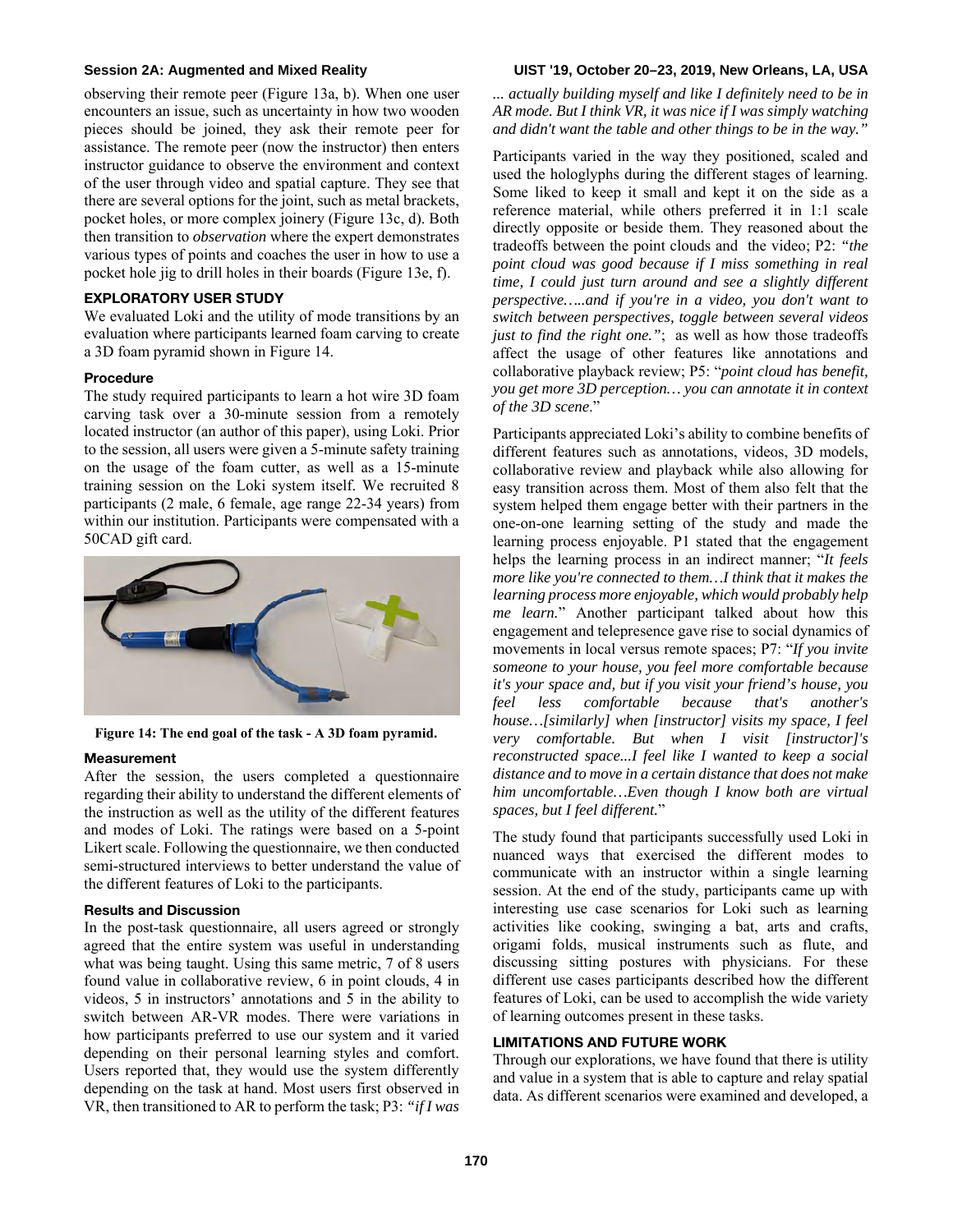number of limitations were uncovered and some interesting avenues for future work emerged.

 There are some current technological limitations with the the near future. The mixed reality hardware itself is of AR headset and the reduced field of view were restricting occupies the users' hands and interferes with their performance of the task. In the future, we anticipate that reliable allowing the system to be used in a hands-free manner. The avatars are currently passive with no gaze and finger movements. This is primarily due to commercially tasks Loki addresses. Once tracking is reliable, it would be a system as implemented that we anticipate will be resolved in somewhat limiting: the headset can be cumbersome, with cables occasionally interfering with the primary task, latency to some users. Additionally, the controller interface itself headsets will become wireless and less intrusive, and voice and gesture interactions will become more robust and available VR hardware. Gaze tracking is not yet common in VR headsets. While systems (Kinect, Leap) can track body/hand pose, these approaches usually fail when users interact with physical objects, as they do in most physical valuable extension to the avatars. Additionally, in our implementation, users occasionally experience interference between the Vive headset and the Kinect which caused a temporary loss of tracking. Hardware that uses light in different bands could alleviate this issue.

 There is a rich space to explore with annotations within this context. Currently, the utility of live annotations is somewhat limited, and they are primarily useful for static objects, as moving objects become misaligned with their static annotations. One area of interest would be examining annotations that snap to content and stay attached even as explore. Adapting some of the techniques proposed in prior dynamic illustration work [23, 24, 34] could allow for very learner could interact with (e.g., creating a virtual baseball that content moves through space and time. Additionally, authoring of temporal annotations seem like a rich space to rich annotations, or even annotations that the expert and that moves along a trajectory and varies its speed).

 one-to-many or many-to-many connection may be useful, scenario where one instructor is teaching a distributed cohort of learners. While there is some apparent value in these scenarios, managing these spaces and providing intuitive and remains an open research question. Currently Loki is bi-directional and only supports connecting two remote spaces. There are several use cases [32] where a such as a distributed peer learning scenario where a number of people are connected in a spatially aware group chat, or a effective ways of interacting with and managing these spaces

 Lastly, Loki explored the use of spatial data and 2D video as environmental context between remote users. While this is a useful, especially when conveying skills that may contain a lot of embedded or tacit knowledge. Sensors to detect force a means to capture and relay the people, objects and rich set of data, there are many other channels that may be

# **Session 2A: Augmented and Mixed Reality UIST '19, October 20–23, 2019, New Orleans, LA, USA**

 or torque profiles, actuators to enable haptic experiences, or may prove to be valuable in capturing and relaying skill- related information. novel methods of abstracting or presenting the captured data

# **CONCLUSION**

 presented Loki, a system that supports this flexible supporting a range of modalities and various mechanisms for data capture and rendering, Loki provides a rich communication medium that leverages spatial data, video, annotations and playback that helps connect people as they we carried out, from teaching guitar to aiding in sculpting and peer learning. We then described a qualitative user evaluation which showed that users were able to use Loki and found the different features and modes of Loki valuable. While some limitations to this technology exist, there is a range of interesting research questions that have emerged In this work, we have introduced a broader design space for exploring the domain of MR-based live instruction. We then exploration for remote teaching of physical skills. By teach and learn real-world tasks. We showed the value of these different features by describing a variety of scenarios from this exploration.

### **ACKNOWLEDGEMENTS**

 of Loki and helping us with testing and carrying out the different Loki Scenarios used in the paper. We thank Justin We thank Roya Shams-Zadeh-Amiri for being a super-user Matejka for assistance with figures and for feedback.

# **REFERENCES**

[1] Fraser Anderson, Tovi Grossman, Justin Matejka, and George Fitzmaurice. 2013. YouMove: Enhancing Movement Training with an Augmented Reality Mirror. In *Proceedings of the 26th Annual ACM Symposium on User Interface Software and Technology* (UIST '13), 311–320. <https://doi.org/10.1145/2501988.2502045>

[2] Patrick Baudisch, Nathaniel Good, and Paul Stewart. 2001. Focus Plus Context Screens: Combining Display Technology with Visualization Techniques. In *Proceedings of the 14th Annual ACM Symposium on User Interface Software and Technology* (UIST '01), 31–40. <https://doi.org/10.1145/502348.502354>

[3] M. Bauer, T. Heiber, G. Kortuem, and Z. Segall. 1998. A collaborative wearable system with remote sensing. In *Digest of Papers. Second International Symposium on Wearable Computers (Cat. No.98EX215)*, 10–17. <https://doi.org/10.1109/ISWC.1998.729524>

[4] S. M. B. I. Botden and J. J. Jakimowicz. 2009. What is going on in augmented reality simulation in laparoscopic surgery? *Surgical endoscopy* 23, 8: 1693–1700.

<https://dx.doi.org/10.1007%2Fs00464-008-0144-1>

 [5] Sanne M B I Botden, Sonja N Buzink, Marlies P Schijven, and Jack J Jakimowicz. 2008. ProMIS augmented reality training of laparoscopic procedures face validity. *Simulation in healthcare: journal of the Society for*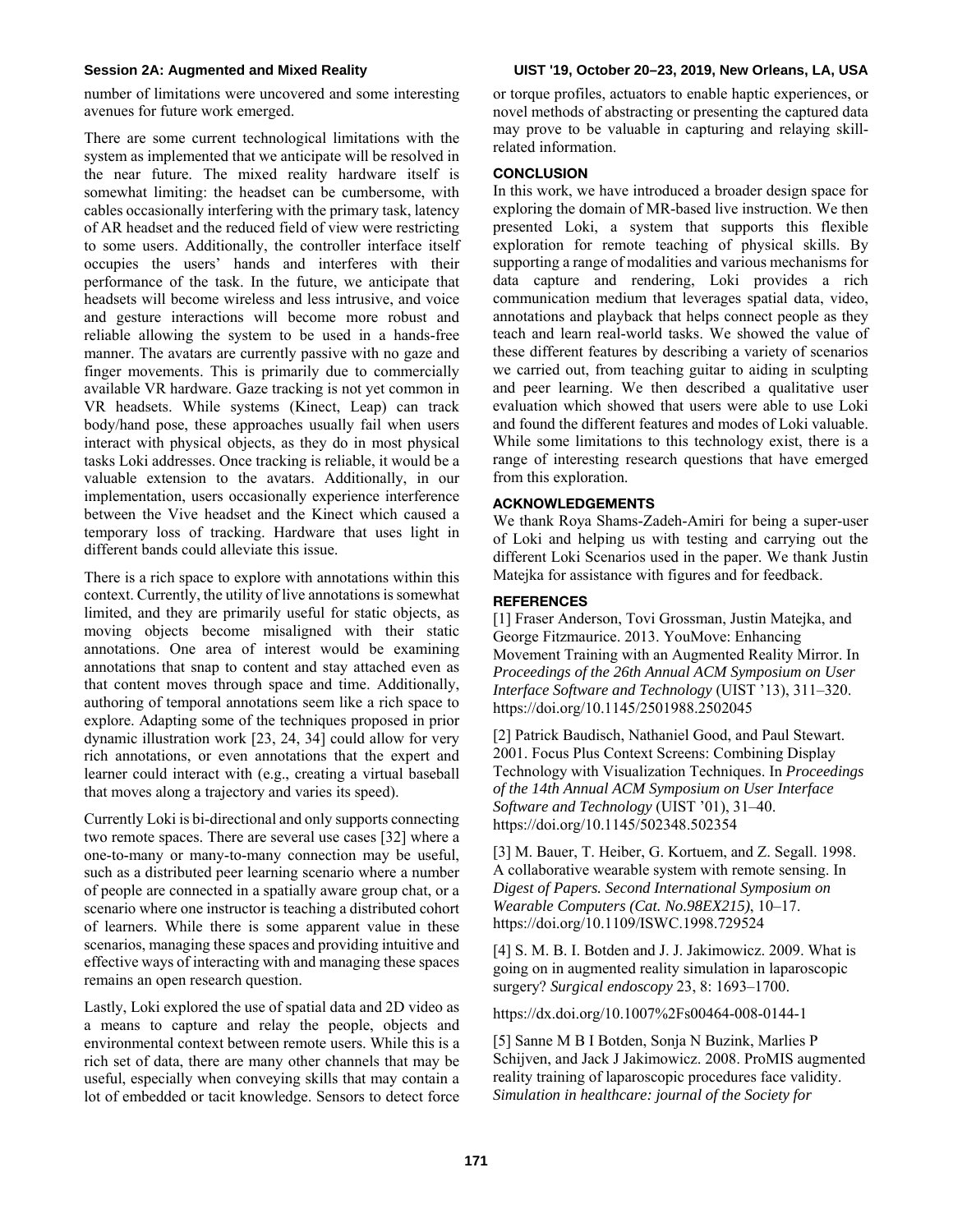*Simulation in Healthcare* 3, 2: 97–102. <https://doi.org/10.1097/SIH.0b013e3181659e91>

 Patel, and Johan Gustav Bellika. 2013. An evaluation framework for defining the contributions of telestration in  surgical telementoring. *Interactive journal of medical*  [6] Andrius Budrionis, Knut Magne Augestad, Hiten RH *research* 2, 2.

<https://doi.org/10.2196/ijmr.2611>

 Craft of Reading, Writing and Mathematics. *Thinking: The*  [7] Allan Collins, John Seely Brown, and Susan E. Newman. 1988. Cognitive Apprenticeship: Teaching the *Journal of Philosophy for Children*. <https://doi.org/10.5840/thinking19888129>

[8] Fabian Lorenzo Dayrit, Yuta Nakashima, Tomokazu Sato, and Naokazu Yokoya. 2014. Free-viewpoint AR human-motion reenactment based on a single RGB-D video stream. In *Multimedia and Expo (ICME), 2014 IEEE International Conference on*, 1–6. <https://doi.org/10.1109/ICME.2014.6890243>

[9] P.M. Fitts and M.I. Posner. 1967. *Human performance*. Brooks/Cole, Oxford, England.

[10] Henry Fuchs, Andrei State, and Jean Charles Bazin. 2014. Immersive 3D Telepresence. *IEEE Computer* 47, 7: 46–52.

<https://doi.org/10.1109/MC.2014.185>

[11] Susan R. Fussell, Leslie D. Setlock, and Robert E. Kraut. 2003. Effects of Head-mounted and Scene-oriented Video Systems on Remote Collaboration on Physical Tasks. In *Proceedings of the SIGCHI Conference on Human Factors in Computing Systems* (CHI '03), 513–520. <https://doi.org/10.1145/642611.642701>

 [12] T. P. Grantcharov, V. B. Kristiansen, J. Bendix, L. Bardram, J. Rosenberg, and P. Funch Jensen. 2004. Randomized clinical trial of virtual reality simulation for laparoscopic skills training. *British Journal of Surgery* 91, 2: 146–150.

<https://doi.org/10.1002/bjs.4407>

 DTIC Document. [13] Steven J. Henderson and Steven K. Feiner. 2002. *Augmented Reality for Maintenance and Repair (ARMAR)*.

 Augmented reality in the psychomotor phase of a  *International Symposium on Mixed and Augmented Reality*  [14] Steven J. Henderson and Steven K. Feiner. 2011. procedural task. In *Proceedings of the 2011 10th IEEE*  (ISMAR '11), 191–200. <https://doi.org/10.1109/ISMAR.2011.6092386>

[15] Julian Hough, Iwan de Kok, David Schlangen, and Stefan Kopp. 2015. Timing and Grounding in Motor Skill Coaching Interaction: Consequences for the Information State. *Proceedings of the 19th SemDial Workshop on the Semantics and Pragmatics of Dialogue (goDIAL),* 86–94, Gothenburg, August 2015.

# **Session 2A: Augmented and Mixed Reality UIST '19, October 20–23, 2019, New Orleans, LA, USA**

 Seamless Shared Workspace. In *Proceedings of the 1990*  [16] Hiroshi Ishii. 1990. TeamWorkStation: Towards a *ACM Conference on Computer-supported Cooperative Work* (CSCW '90), 13–26. <https://doi.org/10.1145/99332.99337>

[17] Hiroshi Ishii and Minoru Kobayashi. 1992.  *SIGCHI Conference on Human Factors in Computing*  ClearBoard: A Seamless Medium for Shared Drawing and Conversation with Eye Contact. In *Proceedings of the Systems* (CHI '92), 525–532. <https://doi.org/10.1145/142750.142977>

 [18] Hiroshi Ishii, Minoru Kobayashi, and Kazuho Arita. 1994. Interactive design of seamless collaboration media. *Communications of the ACM*. <https://doi.org/10.1145/179606.179687>

 [19] Shahram Izadi, Richard A. Newcombe, David Kim, Pushmeet Kohli, Jamie Shotton, Andrew J. Davison, and *ACM SIGGRAPH 2011 Talks* (SIGGRAPH '11), 23:1– Otmar Hilliges, David Molyneaux, Steve Hodges, Andrew Fitzgibbon. 2011. KinectFusion: Real-time Dynamic 3D Surface Reconstruction and Interaction. In 23:1.

<https://doi.org/10.1145/2037826.2037857>

[20] C M Janelle, D A Barba, S G Frehlich, L K Tennant, and J H Cauraugh. 1997. Maximizing performance feedback effectiveness through videotape replay and a selfcontrolled learning environment. *Research quarterly for exercise and sport* 68, 4: 269–279. <https://doi.org/10.1080/02701367.1997.10608008>

 Adaptive Projector-camera Units. In *Proceedings of the*  [21] Brett Jones, Rajinder Sodhi, Michael Murdock, Ravish Mehra, Hrvoje Benko, Andrew Wilson, Eyal Ofek, Blair MacIntyre, Nikunj Raghuvanshi, and Lior Shapira. 2014. RoomAlive: Magical Experiences Enabled by Scalable, *27th Annual ACM Symposium on User Interface Software and Technology* (UIST '14), 637–644. <https://doi.org/10.1145/2642918.2647383>

 generation for human-human augmentation. In *Proceedings of the 5th Augmented Human International Conference on -* [22] Shunichi Kasahara and Jun Rekimoto. 2014. JackIn: integrating first-person view with out-of-body vision *AH '14*, 1–8.

<https://doi.org/10.1145/2582051.2582097>

[23] Rubaiat Habib Kazi, Fanny Chevalier, Tovi Grossman, and George W. Fitzmaurice. 2014. Kitty: sketching dynamic and interactive illustrations. In *Proceedings of the 27th annual ACM symposium on User interface software and technology*, 395–405. <https://doi.org/10.1145/2642918.2647375>

[24] Rubaiat Habib Kazi, Fanny Chevalier, Tovi Grossman, Shengdong Zhao, and George Fitzmaurice. 2014. Draco: Bringing Life to Illustrations with Kinetic Textures. In *Proceedings of the 32Nd Annual ACM Conference on*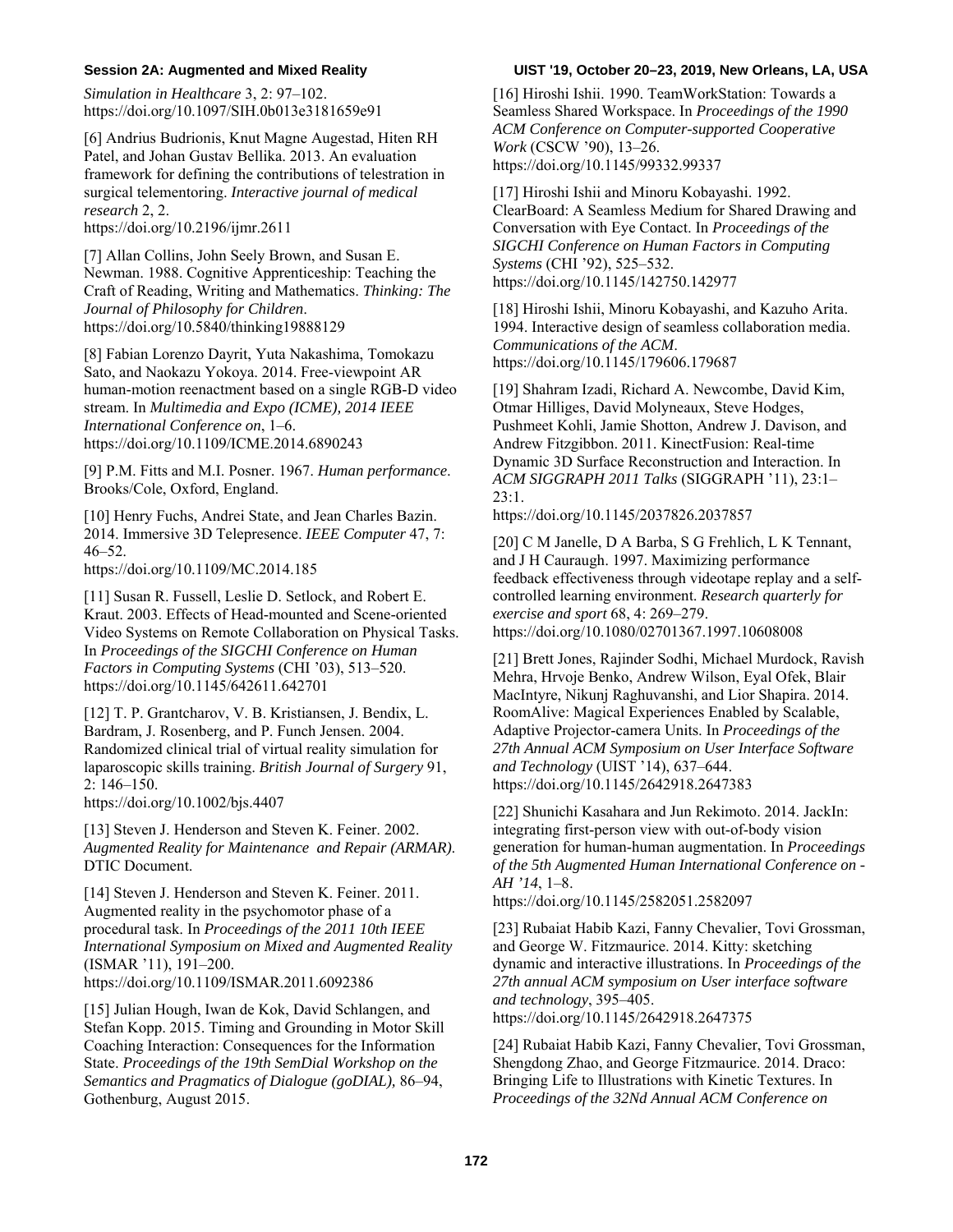*Human Factors in Computing Systems* (CHI '14), 351–360. <https://doi.org/10.1145/2556288.2556987>

[25] Iwan de Kok, Julian Hough, Felix Hülsmann, Mario Botsch, David Schlangen, and Stefan Kopp. 2015. A Multimodal System for Real-Time Action Instruction in Motor Skill Learning. In *Proceedings of the 2015 ACM on International Conference on Multimodal Interaction* (ICMI '15), 355–362.

<https://doi.org/10.1145/2818346.2820746>

[26] David A. Kolb. 2014. *Experiential Learning: Experience as the Source of Learning and Development*. FT Press.

 *ACM Symposium on Virtual Reality Software and Technology - VRST '18*, 1–11. [27] Jan Kolkmeier, Emiel Harmsen, Sander Giesselink, Dennis Reidsma, Mariët Theune, and Dirk Heylen. 2018. With a little help from a holographic friend: the OpenIMPRESS mixed reality telepresence toolkit for remote collaboration systems. In *Proceedings of the 24th*  <https://doi.org/10.1145/3281505.3281542>

[28] David Lindlbauer and Andy D. Wilson. 2018. Augmented Reality. In *Proceedings of the 2018 CHI*  Remixed Reality: Manipulating Space and Time in *Conference on Human Factors in Computing Systems* (CHI '18), 129:1–129:13. <https://doi.org/10.1145/3173574.3173703>

[29] Helen C. Miles, Serban R. Pop, Simon J. Watt, Gavin P. Lawrence, and Nigel W. John. 2012. A review of virtual environments for training in ball sports. *Computers & Graphics* 36, 6: 714–726.

<https://doi.org/10.1016/j.cag.2012.04.007>

 [30] Kazuya Nakae and Koji Tsukada. 2018. Support System to Review Manufacturing Workshop Through Multiple Videos. In *Proceedings of the 23rd International Conference on Intelligent User Interfaces Companion* (IUI '18 Companion), 4:1–4:2. <https://doi.org/10.1145/3180308.3180312>

[31] Mamoun Nawahdah and Tomoo Inoue. 2012. Motion Adaptive Orientation Adjustment of a Virtual Teacher to Support Physical Task Learning. *Information and Media Technologies* 7, 1: 506–515. <https://doi.org/10.11185/imt.7.506>

 Chou, Sarah Mennicken, Julien Valentin, Vivek Pradeep, [32] Sergio Orts-Escolano, Christoph Rhemann, Sean Fanello, Wayne Chang, Adarsh Kowdle, Yury Degtyarev, David Kim, Philip L. Davidson, Sameh Khamis, Mingsong Dou, Vladimir Tankovich, Charles Loop, Qin Cai, Philip A. Shenlong Wang, Sing Bing Kang, Pushmeet Kohli, Yuliya Lutchyn, Cem Keskin, and Shahram Izadi. 2016. Holoportation: Virtual 3D Teleportation in Real-time. In *Proceedings of the 29th Annual Symposium on User Interface Software and Technology* (UIST '16), 741–754. <https://doi.org/10.1145/2984511.2984517>

### **Session 2A: Augmented and Mixed Reality UIST '19, October 20–23, 2019, New Orleans, LA, USA**

 Hutchins, Chris Gunn, Duncan Stevenson, and Ken Taylor. [33] Doug Palmer, Matt Adcock, Jocelyn Smith, Matthew 2007. Annotating with Light for Remote Guidance. In *Proceedings of the 19th Australasian Conference on Computer-Human Interaction: Entertaining User Interfaces*  (OZCHI '07), 103–110.

<https://doi.org/10.1145/1324892.1324911>

 [34] Ken Perlin, Zhenyi He, and Karl Rosenberg. 2018. Chalktalk : A Visualization and Communication Language - - As a Tool in the Domain of Computer Science Education. *arXiv:1809.07166 [cs]* 

 *Proceedings of the 2018 CHI Conference on Human*  [35] Thammathip Piumsomboon, Gun A. Lee, Jonathon D. Hart, Barrett Ens, Robert W. Lindeman, Bruce H. Thomas, and Mark Billinghurst. 2018. Mini-Me: An Adaptive Avatar for Mixed Reality Remote Collaboration. In *Factors in Computing Systems - CHI '18*, 1–13. <https://doi.org/10.1145/3173574.3173620>

 *Business Review*. Retrieved April 5, 2019 from [36] Kausik Rajgopal and Steve Westly. 2018. How Tech Companies Can Help Upskill the U.S. Workforce. *Harvard*  <https://hbr.org/2018/02/how-tech-companies-can-help>upskill-the-u-s-workforce

 Experimenting with Automatic Camera Control in a  Remote Repair Task. In *Proceedings of the SIGCHI*  [37] Abhishek Ranjan, Jeremy P. Birnholtz, and Ravin Balakrishnan. 2007. Dynamic Shared Visual Spaces: *Conference on Human Factors in Computing Systems* (CHI '07), 1177–1186.

<https://doi.org/10.1145/1240624.1240802>

 technical skills. *The American Journal of Surgery* 165, 3: [38] Richard K. Reznick. 1993. Teaching and testing 358–361.

[https://doi.org/10.1016/S0002-9610\(05\)80843-8](https://doi.org/10.1016/S0002-9610(05)80843-8)

 401. [39] Hazim Sadideen and Roger Kneebone. 2012. Practical skills teaching in contemporary surgical education: how can educational theory be applied to promote effective learning? *The American Journal of Surgery* 204, 3: 396–

<https://doi.org/10.1016/j.amjsurg.2011.12.020>

 Kouta Minamizawa, and Susumu Tachi. 2015. Development of Mutual Telexistence System Using Virtual [40] Mhd Yamen Saraiji, Charith Lasantha Fernando, Projection of Operator's Egocentric Body Images. In *Proceedings of the 25th International Conference on Artificial Reality and Telexistence and 20th Eurographics Symposium on Virtual Environments* (ICAT - EGVE '15), 125–132.

<https://doi.org/10.2312/egve.20151319>

 *Bulletin & Review*: 1–33. [41] R. Sigrist, G. Rauter, R. Riener, and P. Wolf. 2012. Augmented visual, auditory, haptic, and multimodal feedback in motor learning: A review. *Psychonomic*